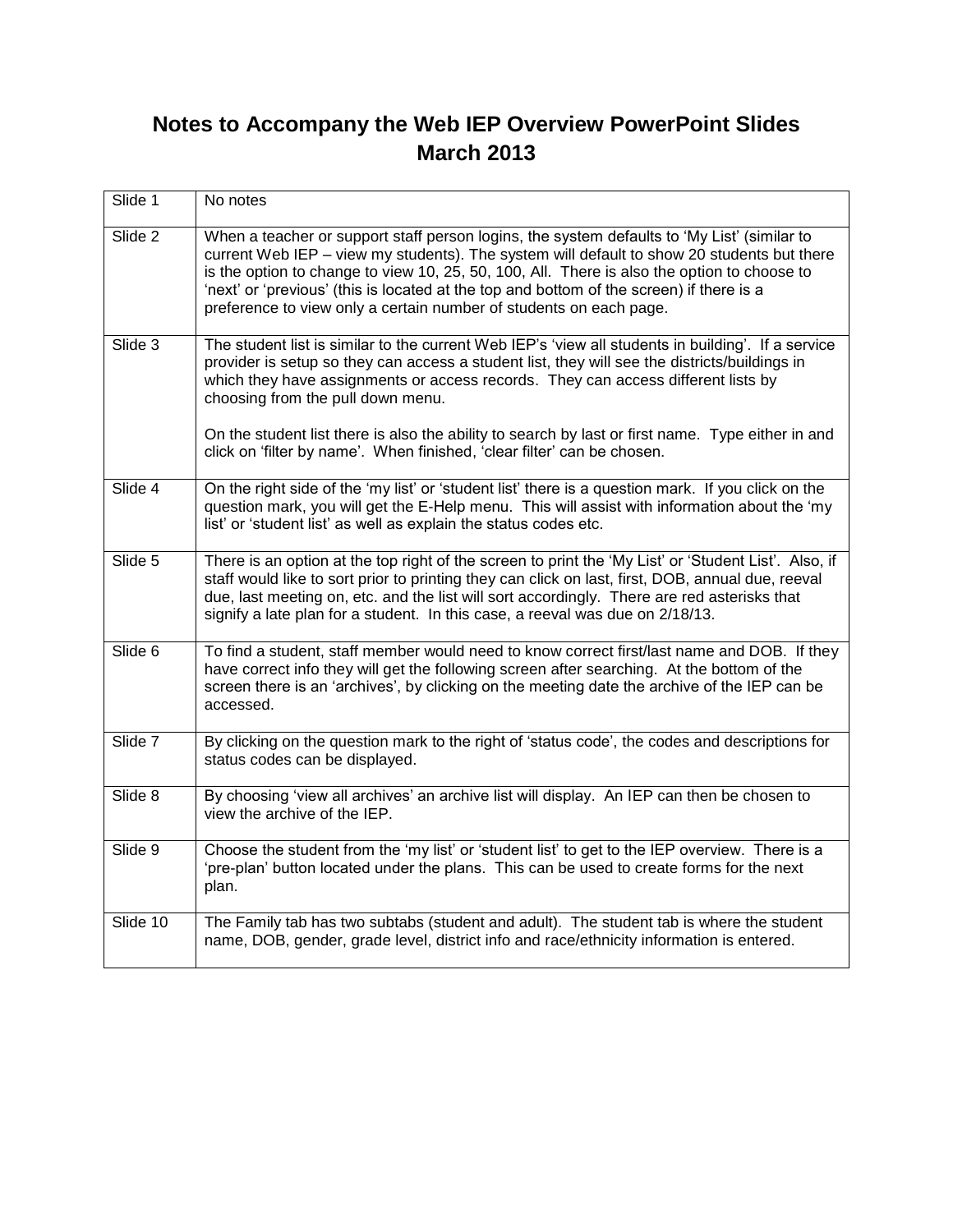| Slide 11 | The adult sub tab is where parent information is entered. You may notice the numbers by<br>each tab across the top. This represents the number of items that are required and still<br>missing on each tab (instead of red, yellow, green pages there will be numbers on the tabs<br>indicating something is missing). Copy adult 1 will allow the address from adult 1 to be<br>copied instead of having to re-key the information.<br>Note the floating menu at the bottom of the screen. This will be on each tab and depending<br>on the status of the IEP will depend on the options available. |
|----------|------------------------------------------------------------------------------------------------------------------------------------------------------------------------------------------------------------------------------------------------------------------------------------------------------------------------------------------------------------------------------------------------------------------------------------------------------------------------------------------------------------------------------------------------------------------------------------------------------|
| Slide 12 | CF tab shows for every student. Students that have rolled over on an IEP will show that<br>they are eligible on this tab.                                                                                                                                                                                                                                                                                                                                                                                                                                                                            |
| Slide 13 | Tab A has two subtabs (meeting & attendees). The meeting tab is where meeting date,<br>duration, reevaluation is due date are entered. This tab is also where Amending an IEP<br>would occur.                                                                                                                                                                                                                                                                                                                                                                                                        |
| Slide 14 | Attendees subtab is where attendee info is entered.                                                                                                                                                                                                                                                                                                                                                                                                                                                                                                                                                  |
| Slide 15 | Tab B has two subtabs (consider & assess).                                                                                                                                                                                                                                                                                                                                                                                                                                                                                                                                                           |
| Slide 16 | Assessment subtab. This will be the longer version of page B (transition) if the student will<br>be age 14 by the duration to date on tab A.                                                                                                                                                                                                                                                                                                                                                                                                                                                         |
| Slide 17 | Goals tab will have a goal area and domain. Based on what is chosen for the goal area and<br>the grade level on tab A will determine what standards are available. There is the option to<br>change the grade level once the user clicks on the 'B' to choose from the bank. User can<br>then choose which standard and benchmark they would like to auto fill on the Goal tab by<br>choosing the magnifying lens to the right of the standard, then put a check mark in the<br>benchmark and click 'put on page'.                                                                                   |
| Slide 18 | Tab F (old page F) has changed considerably. Tab F has three subtab's (services,<br>activities, and future). VLPS represents a service that has already been validated (rolled<br>over from the current IMS system). PPSP represents a proposed service. This service is<br>not a countable service until the plan is validated.                                                                                                                                                                                                                                                                     |
| Slide 19 | There is now the ability to create multiple graphs per goal.                                                                                                                                                                                                                                                                                                                                                                                                                                                                                                                                         |
| Slide 20 | Activities tab is for 'activities', not services. There is no LRE calculation on this tab.                                                                                                                                                                                                                                                                                                                                                                                                                                                                                                           |
| Slide 21 | Future tab is a placeholder for services discussed at a meeting. This information does not<br>become a service automatically. There is no LRE calculate on this tab.                                                                                                                                                                                                                                                                                                                                                                                                                                 |
| Slide 22 | Tab G has not had any changes to it. Same as current page G.                                                                                                                                                                                                                                                                                                                                                                                                                                                                                                                                         |
| Slide 23 | Tab H (page H) is still available to be used for report card information. Tab I (page I) is still<br>available for additional information. Neither of these tabs has changed from the current<br>system.                                                                                                                                                                                                                                                                                                                                                                                             |
| Slide 24 | Tab R is available if the meeting type is a Reevaluation. There have been no changes to<br>Tab R (page R).                                                                                                                                                                                                                                                                                                                                                                                                                                                                                           |
| Slide 25 | Forms tab has two subtabs: Forms & Signatures. Forms subtab is where forms can be<br>created by choosing from the list and selecting 'add form'. Signatures subtab includes the<br>Consent for Services, Medicaid Parent Authorization, and Agreement to Excuse information.                                                                                                                                                                                                                                                                                                                         |